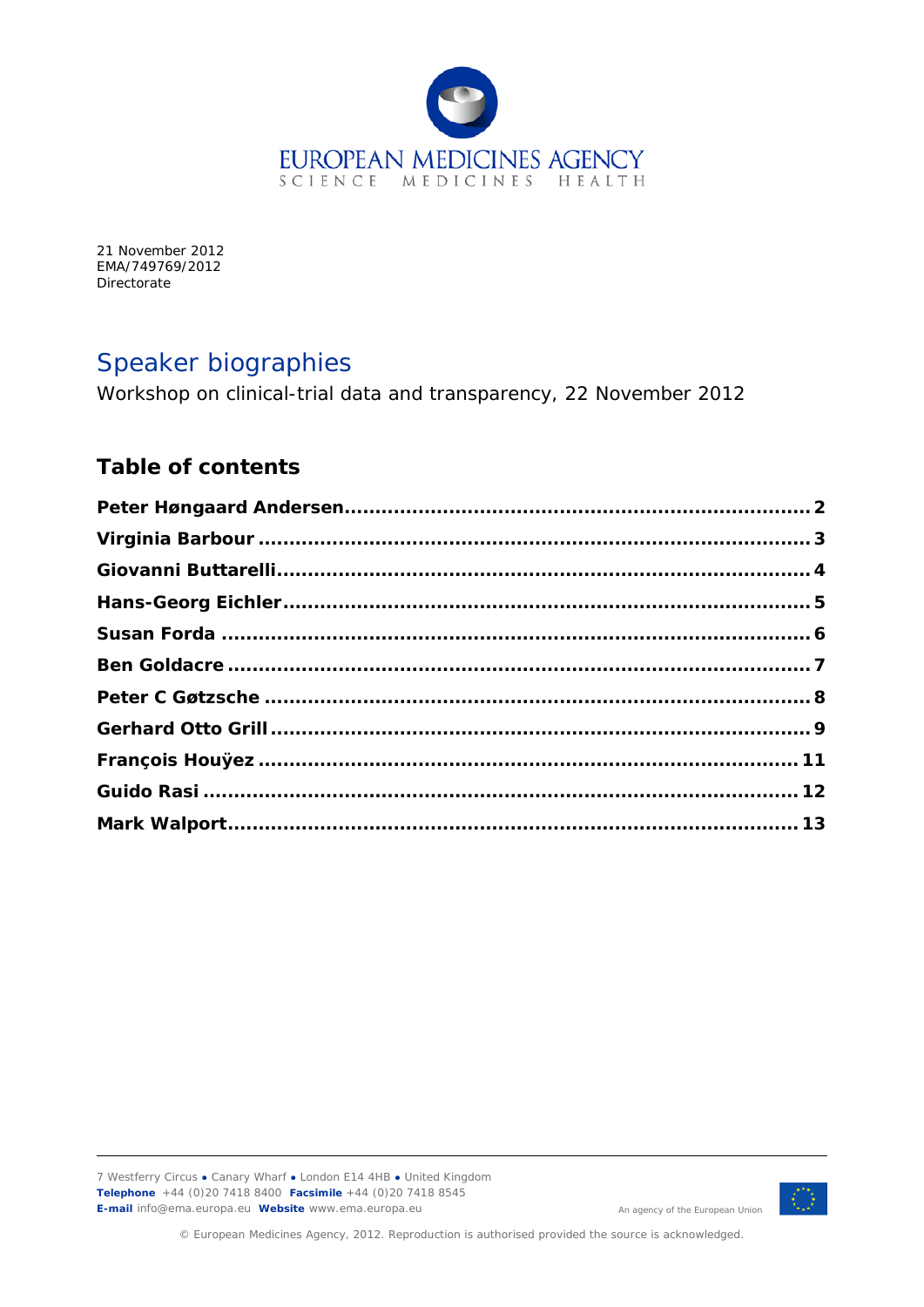### **Peter Høngaard Andersen**



Dr Peter Høngaard Andersen is Senior Vice President of External Scientific Relations & Patents at H. Lundbeck A/S. Lundbeck is a CNS focussed Pharmaceutical Company headquartered in Copenhagen, Denmark.

Dr Andersen was employed in Lundbeck R&D in 1999 and was until 2011 Executive Vice President of Research. Prior to joining Lundbeck he was Vice President and Director of Drug Discovery in Acadia Pharmaceuticals and prior to that he held various positions at Novo Nordisk from 1983-1997, latest as Corporate Project Director.

Dr Andersen has been involved in start-up of a number of biotech's in Medicon Valley over the years. Currently, he is Chairman of the Board of Directors in the Biotech Research & Innovation Centre in Copenhagen, Epitherapeutics Aps and Prexton Therapeutics SA. He is Chair of the Research Directory Group in EFPIA and is member of the Innovative Medicine Initiative Governing Board.

Dr Andersen holds degrees in chemistry, biochemistry and medicine from University of Copenhagen.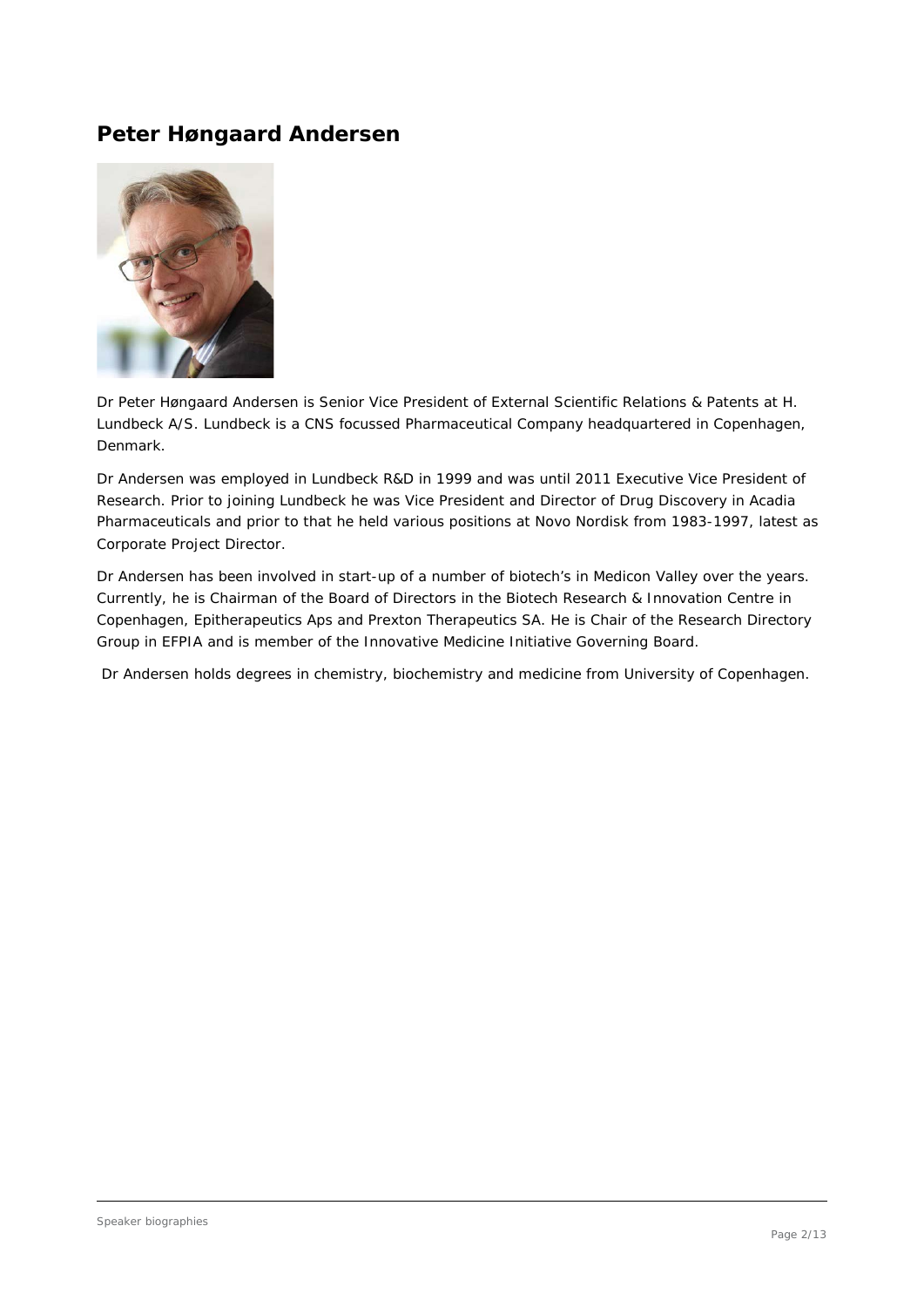# <span id="page-2-0"></span>**Virginia Barbour**



Dr Virginia Barbour was one of the founding co-editors of PLoS Medicine, and was appointed the journal's first Chief Editor in 2008. She is also Medicine Editorial Director at PLoS.

She studied Natural Sciences at Cambridge University, and then medicine at UCL and Middlesex Hospital School of Medicine, London. She gained a DPhil from Oxford University for research into globin gene regulation.

She is Chair of the Committee on Publication Ethics, and is a member of the Ethics Committee and a Director of the World Association of Medical Editors.

Her interests include open-access, the rigorous reporting of research and taking an evidence-based approach to the priorities of global health.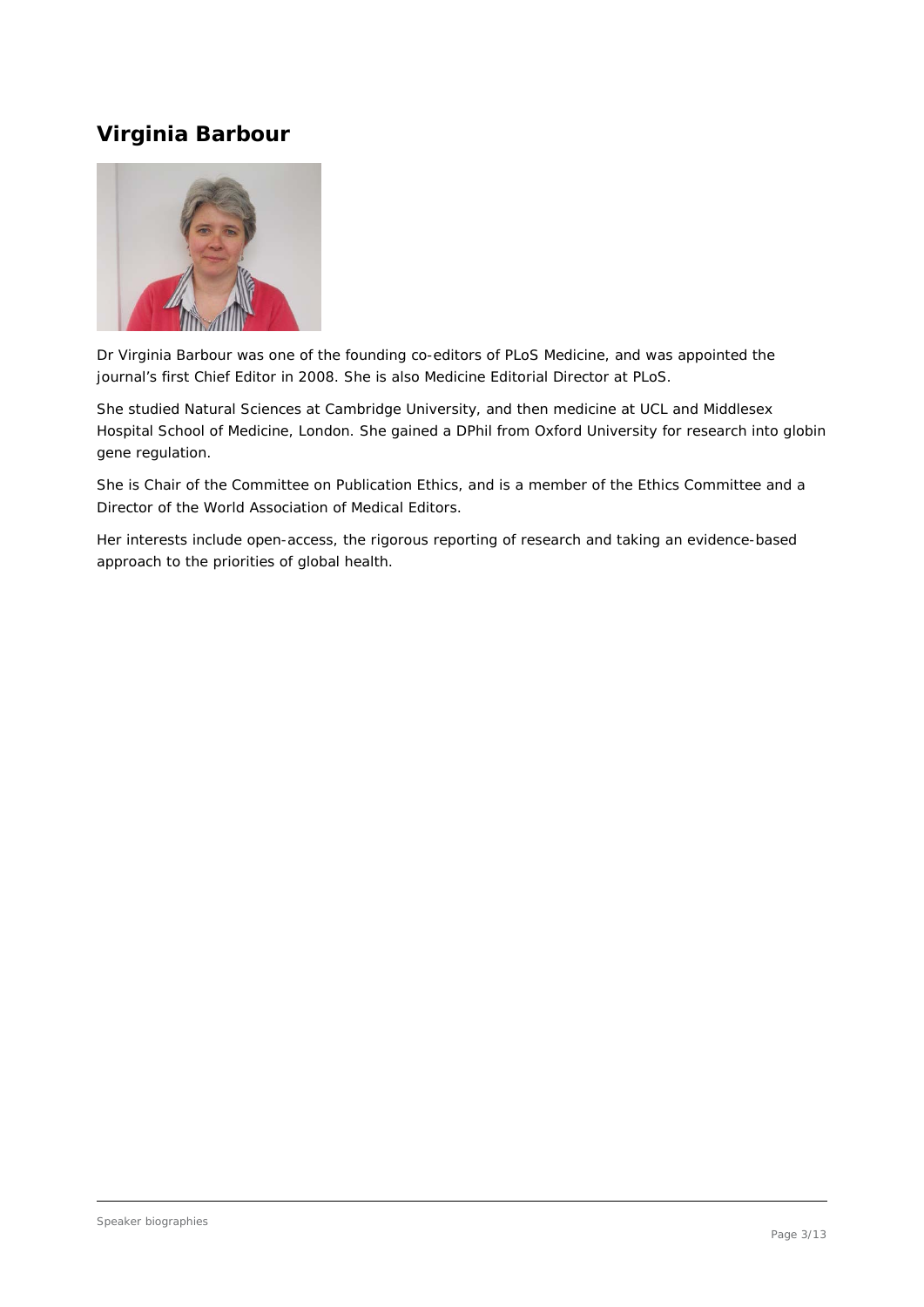### <span id="page-3-0"></span>**Giovanni Buttarelli**



Giovanni Buttarelli (1957) has been Assistant European Data Protection Supervisor since January 2009. He was appointed by a joint decision of the European Parliament and the Council of 14 January 2009 for a term of five years.

Before entering his office, he was Secretary General to the Italian Data Protection Authority since 1997. Member of the Italian judiciary, he has attended to many committees on data protection and related issues at international level.

In 1984 he obtained ("cum laude") his Degree in Law at the University of Rome "La Sapienza". He previously served from 1976 at the Municipality of Frascati mainly as Head of two registry offices.

From 1984 to 1990 he collaborated with the Chair of Criminal Procedure at Rome University.

He has been a member of the Italian judiciary from 1986. From 1986 to 1990 he served at the Courts of Rome and Avezzano (here, as monocratic judge "pretore").

From 1990 to 1997 he worked at the Legislation Department of the Italian Ministry of Justice where he contributed to drafting and following up many regulatory provisions, in particular concerning criminal law, criminal procedure and data protection. He was a member of several inter‐Ministerial committees also concerning immigration, racial discrimination, Community fraud, de‐criminalisation, reformation of tax, computer crime laws, and access to confidential records and digitalisation of public administrative agencies.

During the EU Italian Presidency period (1996), he chaired the European Union Council Working Group which drew up Directive no. 97/66/EC on the protection of privacy in the telecommunications sector.

In 1997, after the entry into force of the first Italian Data Protection Act, which he had contributed to drafting, he was appointed as Secretary General of the Italian Garante. He played an active role as a member of the Committee that drew up the 2003 Personal Data Protection Code..

In the 2002 to 2003 period he was the President of the Joint Supervisory Authority set up in pursuance of the Schengen Agreement, after being its Vice‐President in 2000‐2001.

The experience on data protection includes the participation in many bodies at European Union level (including Art. 29 Working Party, Art. 31 Committee of Directive n. 95/46/EC and Taiex programs), and at the Council of Europe (in particular, also as a consultant, T‐PD; CJ‐PD, DH‐S‐Ac, Venice Commission), as well as the contribution to many hearings, meetings and workshops held also by Parliaments and to specialized book journals and papers.

He currently teaches on privacy at the Lumsa University, Rome.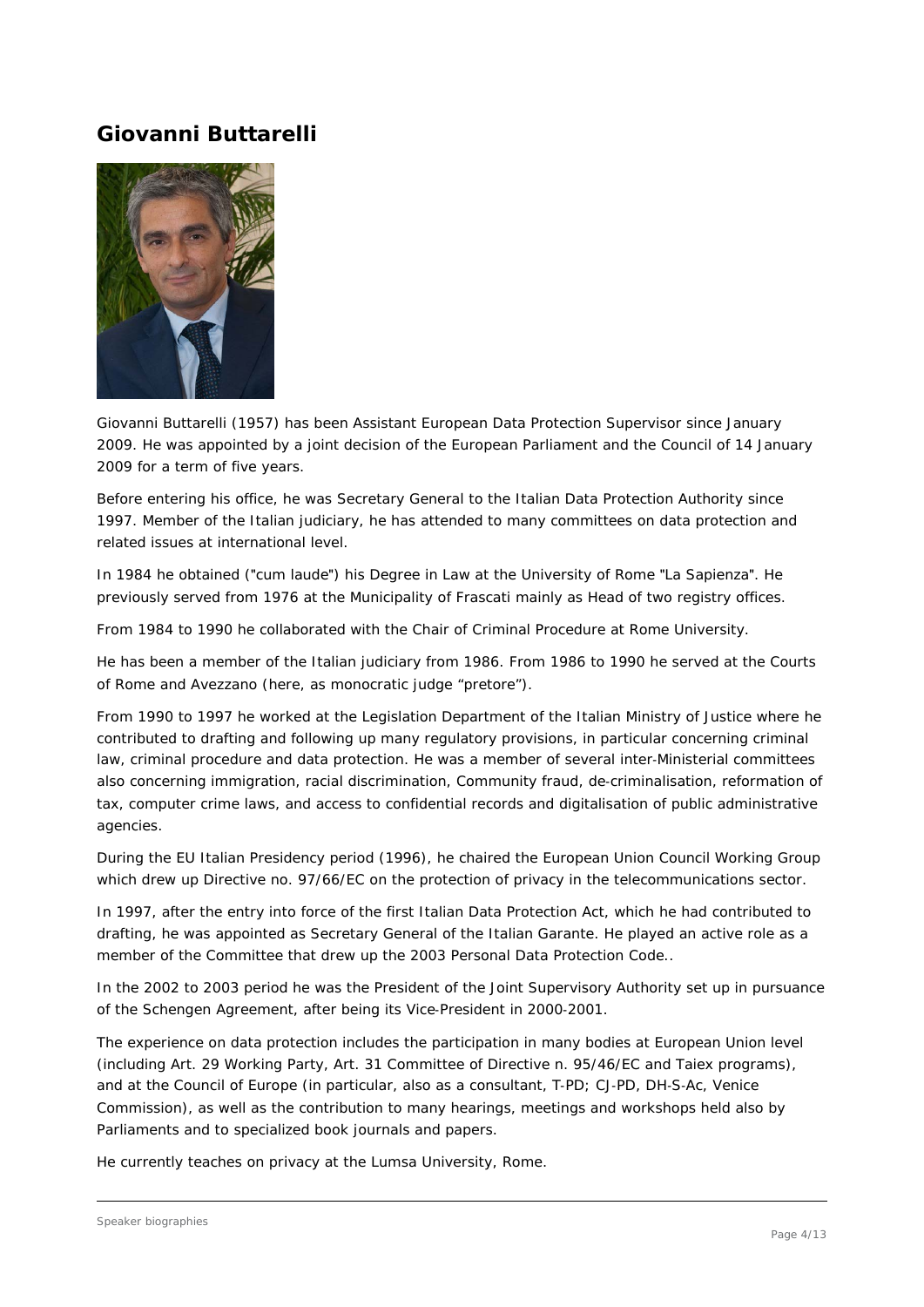### <span id="page-4-0"></span>**Hans-Georg Eichler**



Hans-Georg Eichler, M.D., M.Sc., is the Senior Medical Officer at the European Medicines Agency in London, United Kingdom, where he is responsible for coordinating activities between the Agency's scientific committees and giving advice on scientific and public health issues. From January until December 2011, Dr Eichler was the Robert E. Wilhelm fellow at the Massachusetts Institute of Technology's Center for International Studies, participating in a joint research project under the MIT's NEWDIGS initiative. He divided his time between the MIT and the EMA in London.

Prior to joining the European Medicines Agency, Dr Eichler was at the Medical University of Vienna in Austria for 15 years. He was vice-rector for Research and International Relations since 2003, and professor and chair of the Department of Clinical Pharmacology since 1992. His other previous positions include president of the Vienna School of Clinical Research and co-chair of the Committee on Reimbursement of Drugs of the Austrian Social Security Association. His industry experience includes time spent at Ciba-Geigy Research Labs, U.K., and Outcomes Research at Merck & Co., in New Jersey.

Dr Eichler graduated with an M.D. from Vienna University Medical School and a Master of Science degree in Toxicology from the University of Surrey in Guildford, U.K.

He trained in internal medicine and clinical pharmacology at the Vienna University Hospital as well as at Stanford University.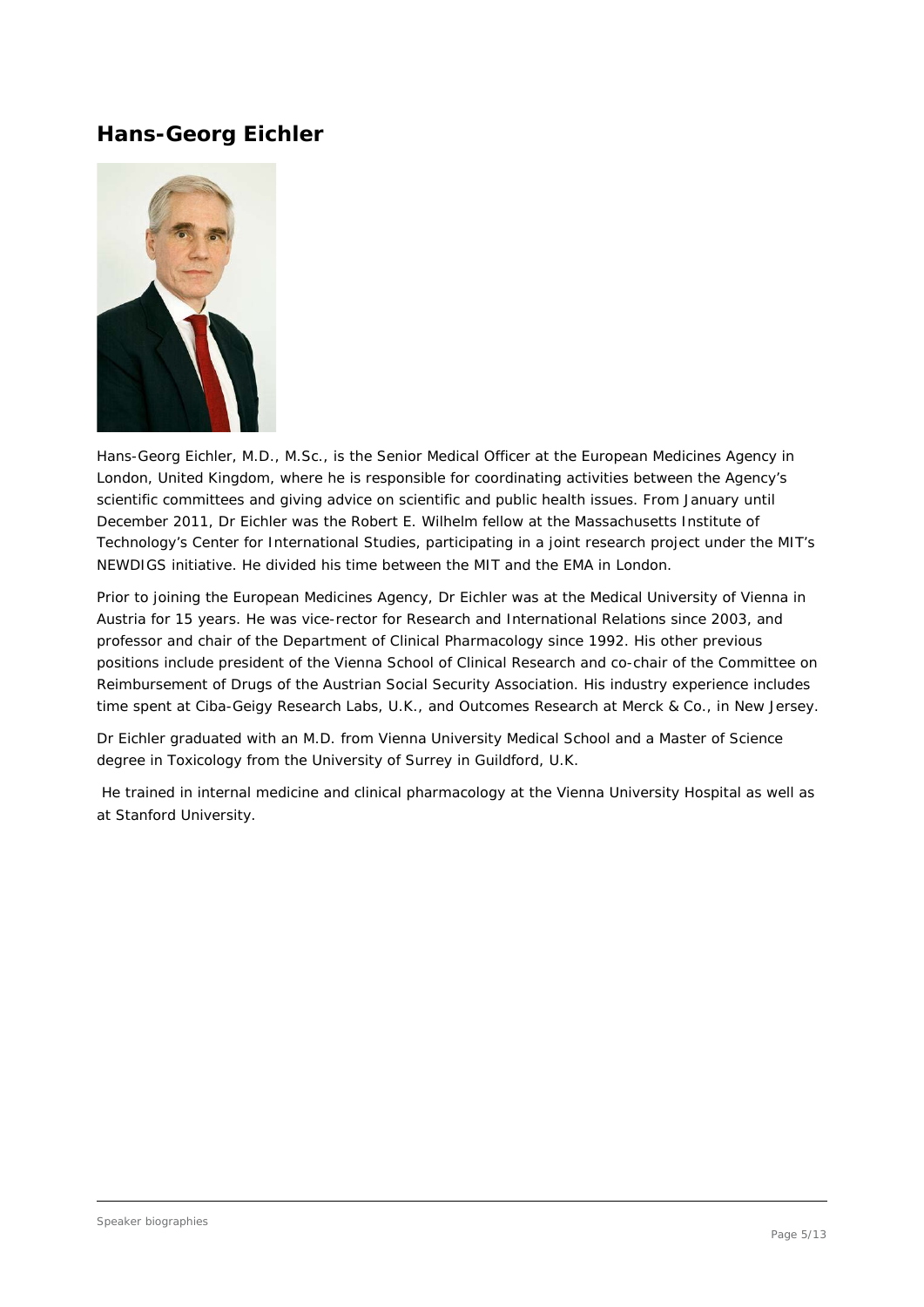### <span id="page-5-0"></span>**Susan Forda**



Dr Susan Forda trained as a pharmacist. After completing a PhD in neuropharmacology, she worked as a post-doctoral research fellow at St George's Hospital Medical School, University of London. She later joined Beecham, subsequently SmithKline Beecham Pharmaceuticals, as a regulatory associate in their Worldwide Regulatory Affairs Department. Over a period of nine years she held various positions. She was also, briefly, the UK affiliate's corporate affairs director.

Seventeen years ago she joined the Lilly European regulatory group. She is now responsible for all regulatory aspects of Lilly's current and future products outside the United States.

In May 2003 she was awarded an MSc in the Economic Evaluation of Healthcare.

Sue participates in industry association regulatory initiatives and is currently Chair of the European Federation of Pharmaceutical Industries and Associations (EFPIA) "Scientific, Regulatory Manufacturing Policy Committee".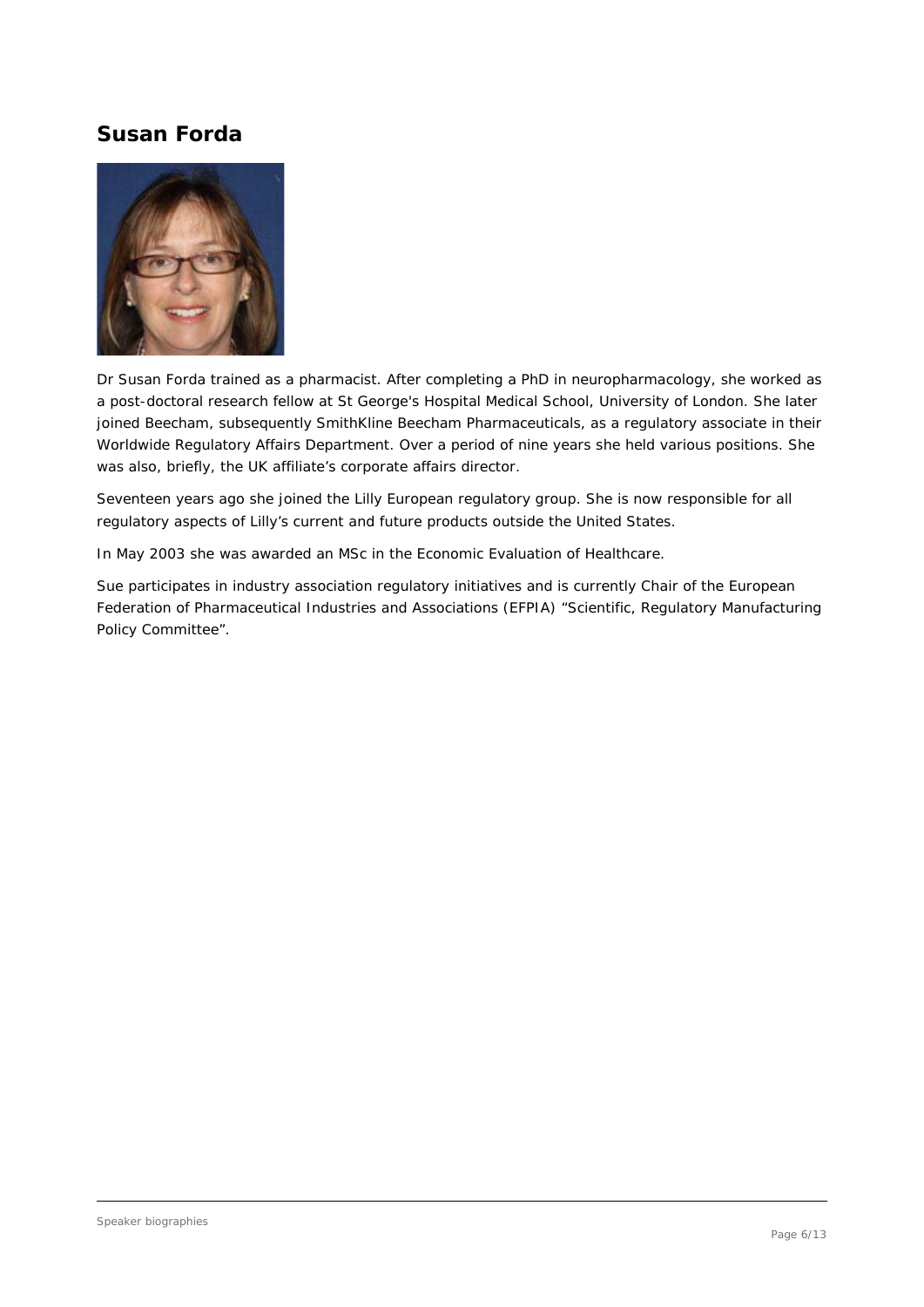### <span id="page-6-0"></span>**Ben Goldacre**



Ben Goldacre is a doctor, academic, writer and broadcaster.

He is currently a Research Fellow in Epidemiology at LSHTM, working on problems in clinical trials, and the use of electronic health records in trials research. He has previously been a research fellow at Nuffield College Oxford, and Kings College London NIHR Biomedical Research Centre.

He has written for the Times, the Telegraph, the BMJ, and wrote the Bad Science column in the Guardian for a decade. His work uses flaws in evidence presented by journalists, government reports, the pharmaceutical industry and alternative therapists to explain basic statistical and scientific concepts to a lay audience.

His first book Bad Science (2008) sold over 500,000 copies in 24 countries and reached #1 in the UK non-fiction charts. His second book Bad Pharma (2012) about the misuses of evidence in medicine has just been published. He has made various documentaries for Radio 4 and appeared on QI, Any Questions, Newsnight, Start The Week, the Today Programme, PM, and many more.

He also works on evidence based policy, and recently co-authored a Cabinet Office paper on increasing the use of randomised trials in UK government, winning an Institute for Government award. He has served on various panels and boards, including the NIHR Pharmaceutical Panel.

He studied preclinical medicine at Magdalen College, Oxford, leaving with a First in Physiological Sciences; and clinical medicine at UCL. He has an MA in Philosophy from Kings College London, an MSc in Epidemiology from London School of Hygiene and Tropical Medicine, and is a Member of the Royal College of Psychiatrists.

His work is archived at www.badscience.net and he is @bengoldacre on twitter with 230,000 followers.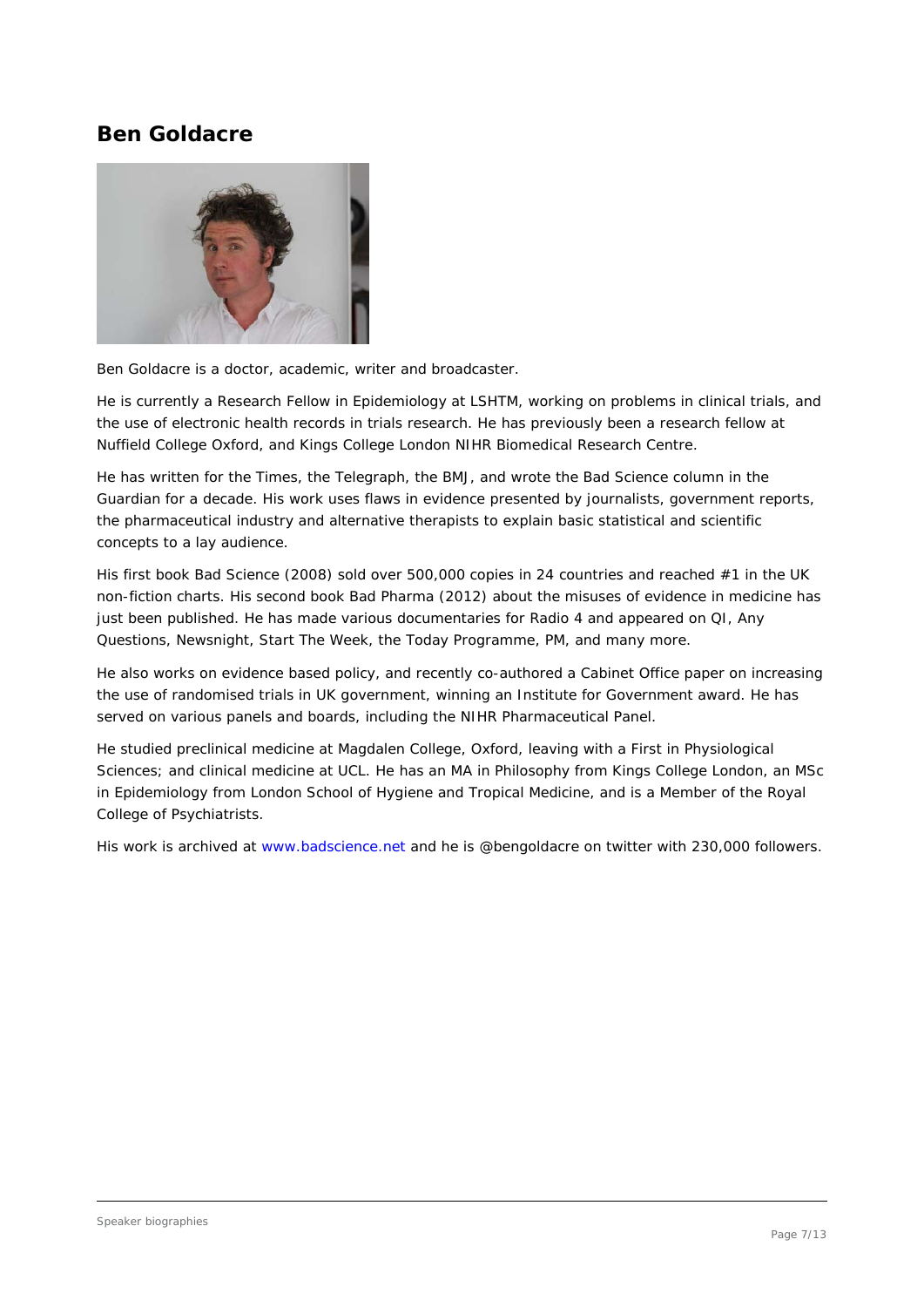### <span id="page-7-0"></span>**Peter C Gøtzsche**



Professor Peter C Gøtzsche graduated as a master of science in biology and chemistry in 1974 and as a physician 1984. He is a specialist in internal medicine; worked with clinical trials and regulatory affairs in the drug industry 1975-1983, and at hospitals in Copenhagen 1984-95. He cofounded The Cochrane Collaboration in 1993 and established The Nordic Cochrane Centre the same year. He became professor of Clinical Research Design and Analysis in 2010 at the University of Copenhagen.

Peter has published more than 50 papers in" the big five" (BMJ, Lancet, JAMA, Ann Intern Med and N Engl J Med) and his scientific works have been cited over 9,000 times. He is author of "Rational Diagnosis and Treatment. Evidence-Based Clinical Decision-Making" (2007) and "Mammography Screening: truth, lies and controversy" 2012).

Peter has an interest in statistics and research methodology. He is a member of several groups publishing guidelines for good reporting of research and has co-authored CONSORT for randomised trials (www.consort-statement.org), STROBE for observational studies (www.strobe-statement.org), PRISMA for systematic reviews and meta-analyses (www.prisma-statement.org), and SPIRIT for trial protocols (http://www.equator-network.org). Peter is an editor in the Cochrane Methodology Review Group.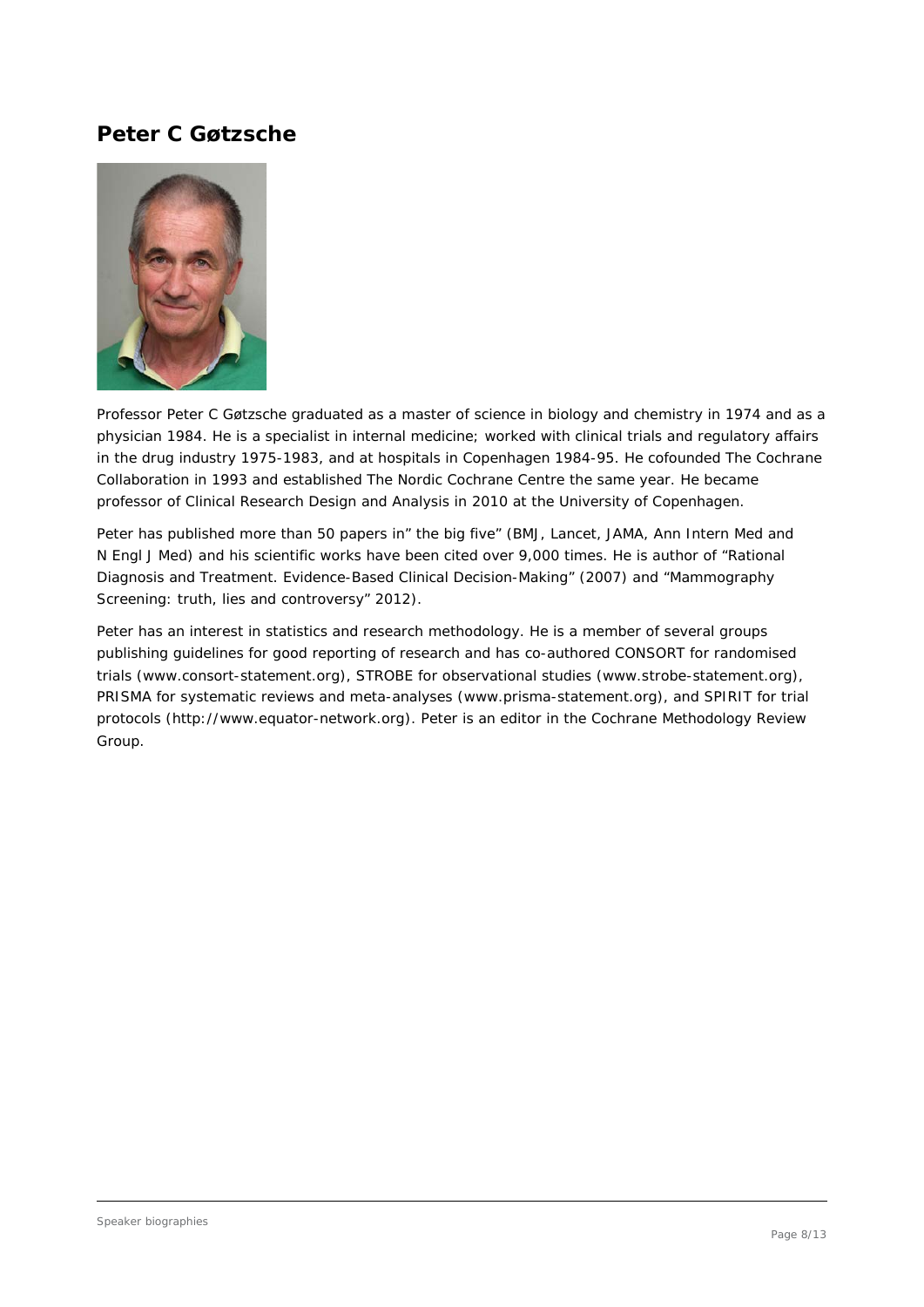## <span id="page-8-0"></span>**Gerhard Otto Grill**



#### *Date of birth:*

15 March 1959

#### *Place of birth:*

Altötting/Bavaria (Federal Republic of Germany)

#### *Nationality:*

German

#### *University Education:*

1979 - 1984 Studied law at the University of Munich; passed (on 22 January 1985) the "Erste Juristische Staatsprüfung" (first state examination), achieving the overall result "good" (13, 29 points)

1985/86 Studied European law at the College of Europe in Bruges/Belgium; passed the examinations, achieving the overall result: "excellent"; "Diploma of Advanced European Studies"

#### *Legal Training:*

Preparatory legal training ("Vorbereitungsdienst") from 10 October 1986 until 7 July 1989; passed (on 7 July 1989) the "Zweite Juristische Staatsprüfung" (second state examination), achieving the overall result "fully satisfactory" (9, 50 points)

#### *Professional experience:*

- Part-time assistant at the University of Munich (1 February 1985 31 August 1985; 1 June 1986 - 31 October 1988; 1 May 1989 - 31 August 1989)
- McKenna & Co Solicitors, London (1 September 1989 31 October 1990)
- Directorate-General Competition of the European Commission, Brussels (1 December 1990 31 May 1992)
- Legal Secretary of Advocate-General Lenz at the Court of Justice of the European Communities, Luxembourg (1 June 1992 – 6 October 1997)
- Directorate-General Competition of the European Commission Brussels (6 October 1997 14 April 1999)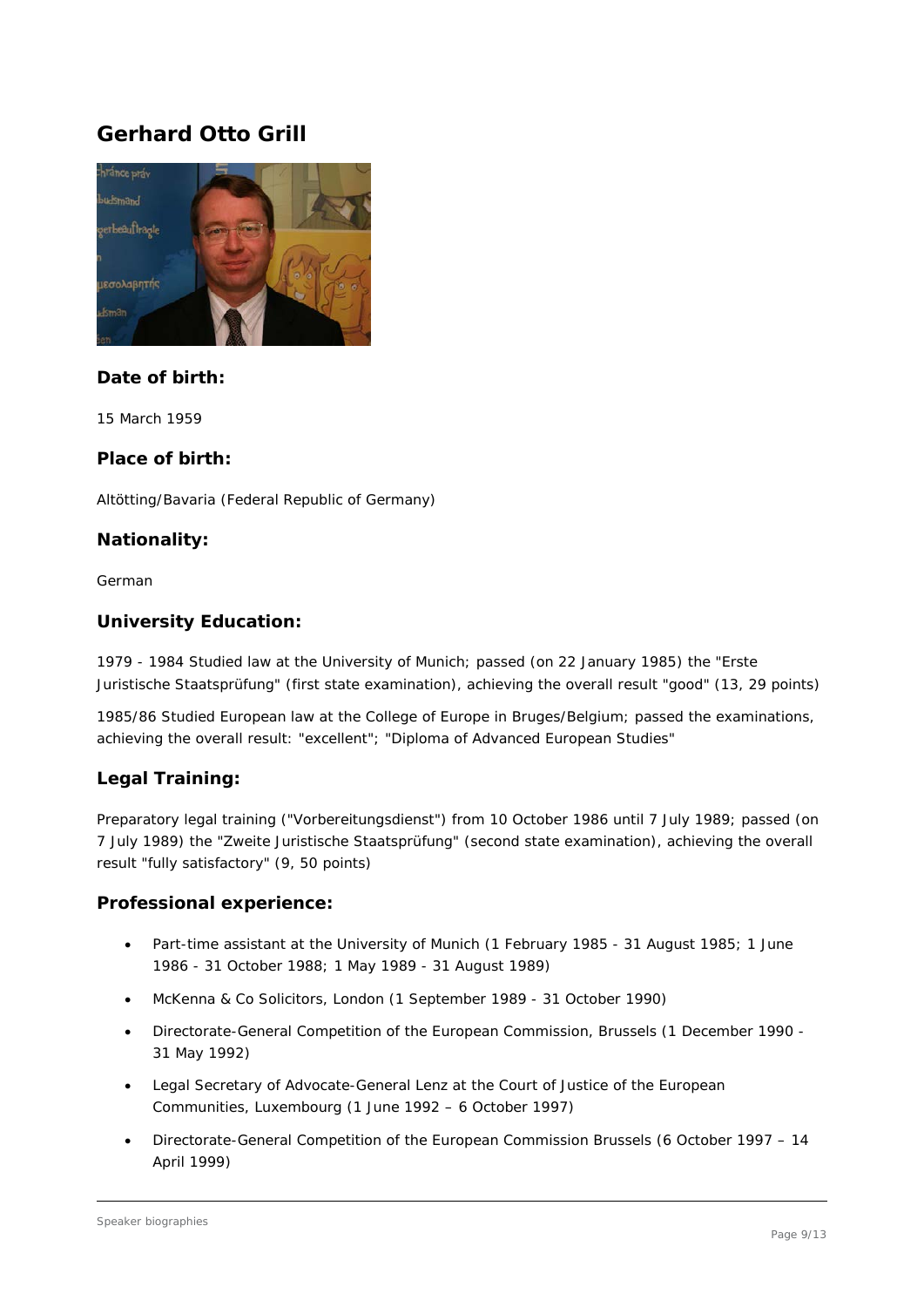• Office of the European Ombudsman, Strasbourg (since 15 April 1999); appointed Head of unit (2006) and Director (2011)

#### *Other activities:*

- Between 1984 and 1989 various posts at the Junge Europäer (Young Europeans the youth group of the Europa-Union); from 1987 until 1989 chairman of the section Upper Bavaria
- Various speeches and lectures (in German, English and French) mainly on topics related to Community law (Luxembourg, Maastricht, Strasbourg, Vienna, St. Gallen, London, New York, Berlin, Dresden etc.)
- Lecturer in European law at the University of Saarbrücken (1995-1997 and 1998-2001)
- Since 1995 member of the Schriftleitung of the commentary on EU law edited by Messrs von der Groeben, Thiesing and Ehlermann (now Mr Schwarze)

#### *Main publications:*

- Commentary on the competition rules (Articles 81 86) of the EC Treaty [now Articles 101-106 TFEU], in: Carl-Otto Lenz (ed.), Kommentar zum EG-Vertrag, 1994 (5th edition 2010)
- Commentary on the rules on free movement or workers (Articles 39 41) of the EC Treaty, in : Von der Groeben/Schwarze (eds), Kommentar zum EU-/EG-Vertrag, 6th edition, 2003

#### *Languages:*

German, English, French, Italian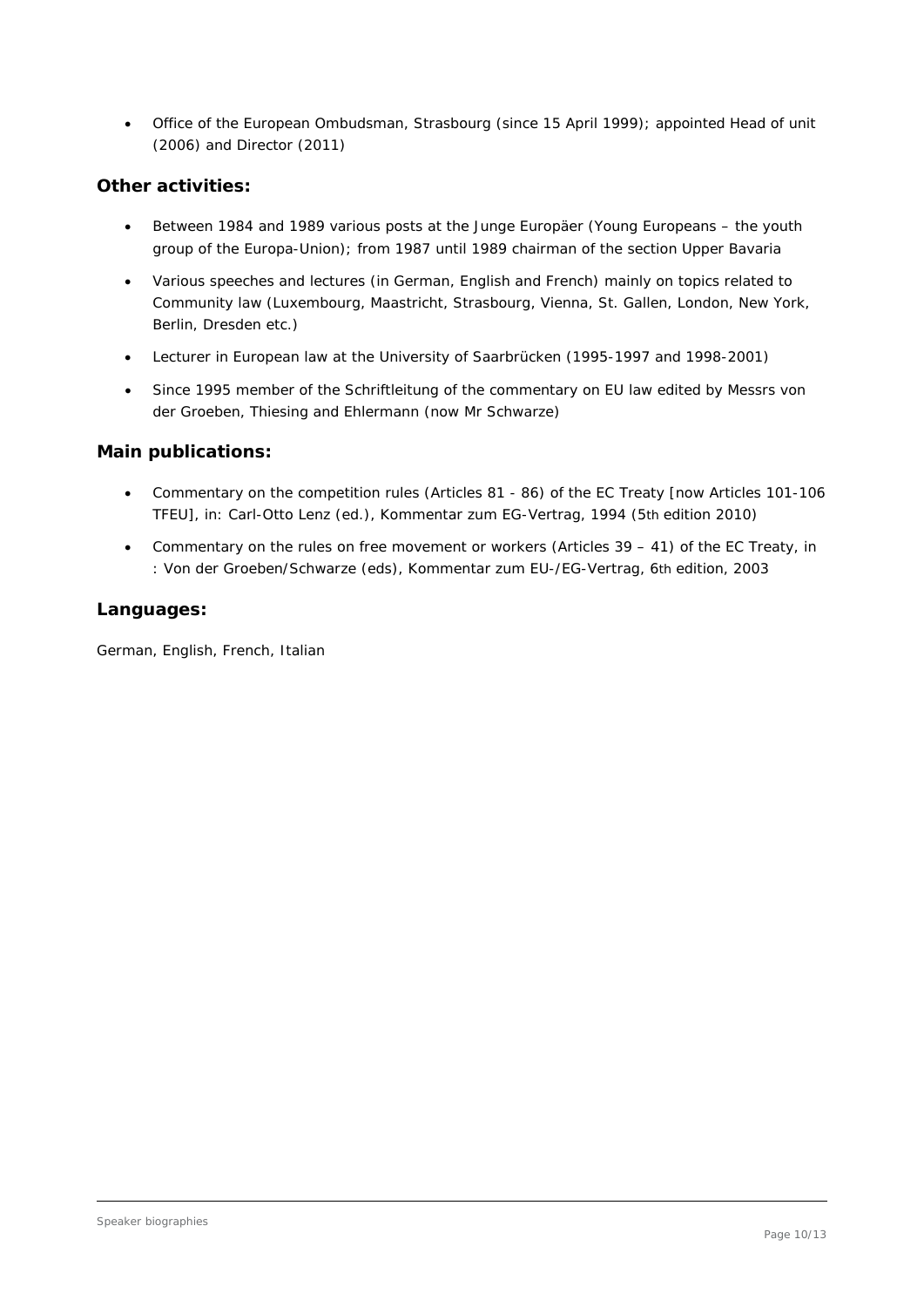### <span id="page-10-0"></span>**François Houÿez**



François Houÿez is working at the European Organisation for Rare Diseases EURORDIS. He joined the Eurordis team in May 2003, and is Director of Health Policy, including services to Patients, European Legislation and actions in the field of public health for rare diseases.

He represents EURORDIS at the Patients' and Consumers' Working Party at the European Medicines Agency (EMA), topic leader on risk communication, and has been appointed external expert for the evaluation of marketing authorisation applications.

He pioneered patient advocacy with the European Medicines Agency as part of the first patients' delegation that engaged dialogue with the Agency back in 1996 and has continuously been involved in the agency activities during the last 16 years.

He has worked both as a volunteer and as an employee for a variety of organisations fighting AIDS at national and international levels.

A special emphasis of his work has been patients' rights advocacy. As such, he chaired the European Community Advisory Board and was involved in the discussions with sponsors of 77 clinical trials both at European or national level (as TRT5 scientific coordinator in France).

He leads the Eurordis "Drug Information, Transparency and Access" task force.

François is also a patient.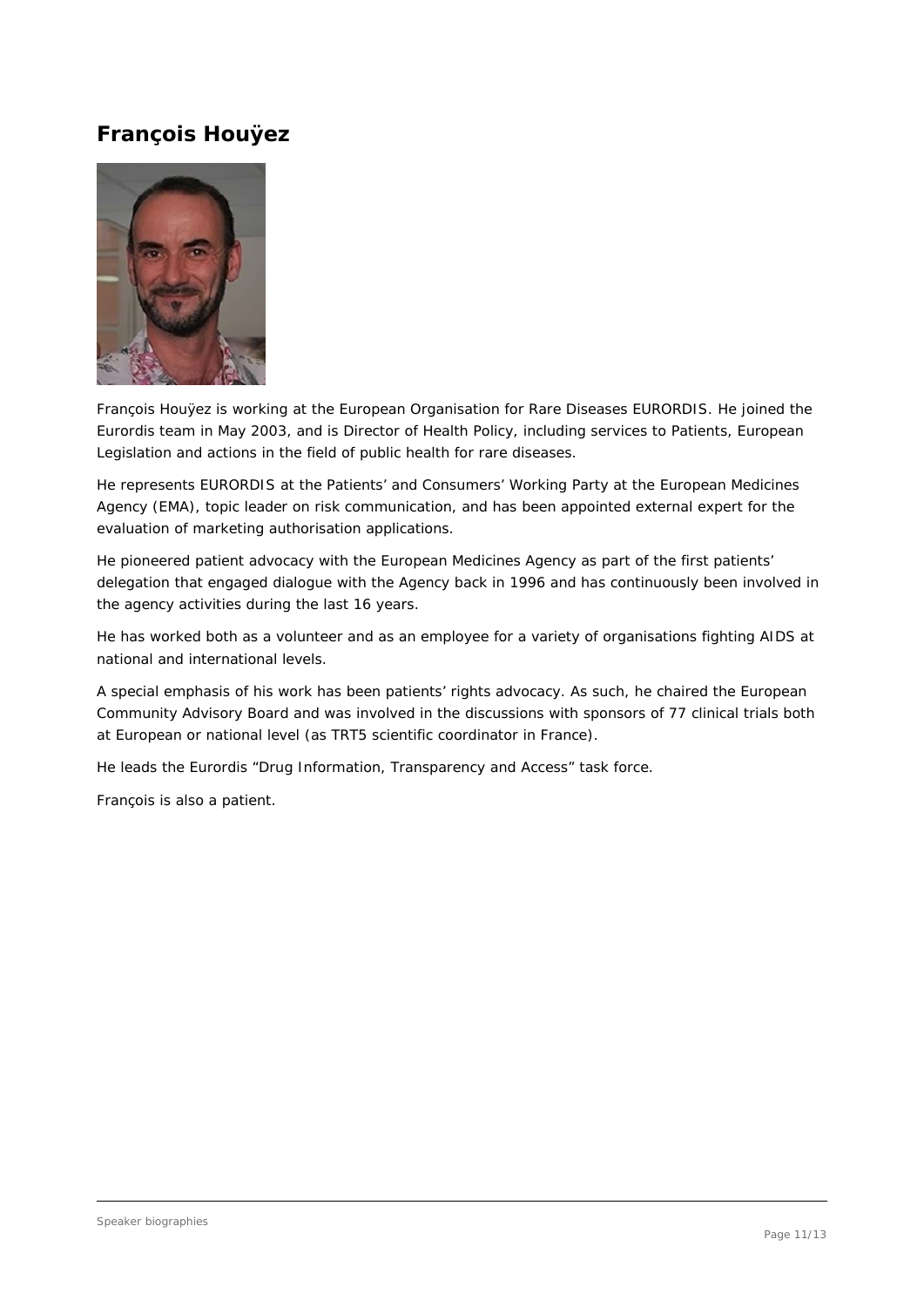### <span id="page-11-0"></span>**Guido Rasi**



Professor Guido Rasi has been Executive Director of the European Medicines Agency since November 2011, and was a member of its Management Board in the three years prior to this. He was also Director-General of the Italian Medicines Agency from 2008 to 2011 and member of the Management Board from 2004 and 2008.

From 1990 to 2008 Professor Rasi worked in research at the Institute for Experimental Medicine of the National Research Council in Rome. He had a teaching and research experience at the University of California, Berkeley in 1999. He was made full professor of microbiology at the University of Rome 'Tor Vergata' in 2008.

Professor Rasi holds a degree in medicine and surgery, with specialisation in internal medicine, allergology and clinical immunology from the University of Rome. From 1978 to 1990, he worked as a physician in hospital, research and private practice.